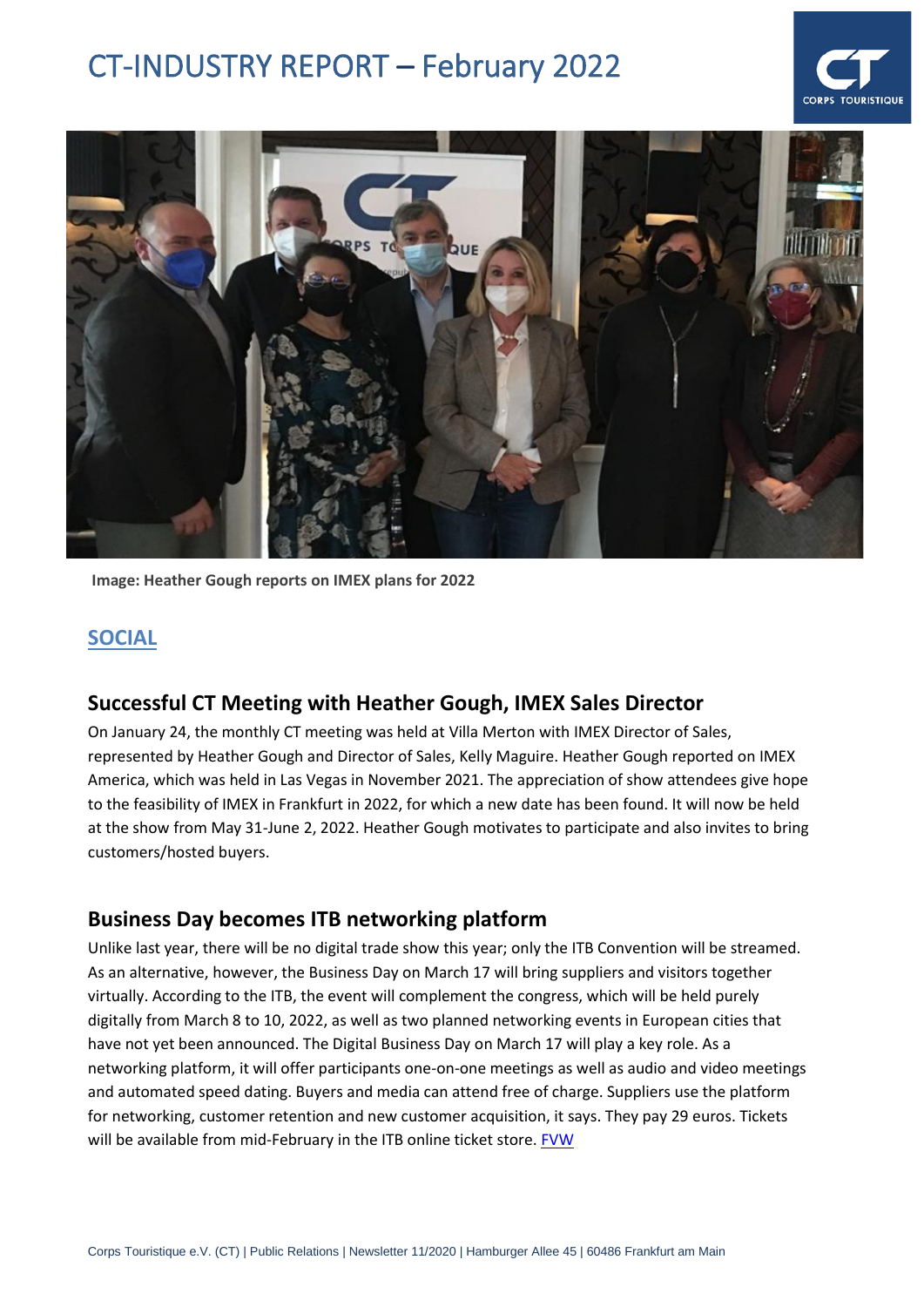



# **STUDYS AND UPDATES**

#### **Edelman Trust Barometer 2022: Trust in decline**

The balance sheet two years after the outbreak of the global corona crisis is clear: the leap of faith that the government in particular received at the beginning of the pandemic, catapulting it to an alltime high, has been lost. But it is not only the government that finds itself in a vicious circle of mistrust, because: Germans' trust in the institutions of government, media, business and NGOs is back to pre-pandemic levels, putting it in the distrust zone. [PR-Journal](https://pr-journal.de/index.php?option=com_content&view=article&id=28287:edelman-trust-barometer-2022-vertrauen-im-sinkflug&catid=380:studie&utm_source=CleverReach&utm_medium=email&utm_campaign=PRJ-NL+772+-+01.02.2022&utm_content=Mailing_14080401)

# **Industry analysis 2021: The signs point to crisis for healthcare, pharmaceuticals and aviation**

For some companies, the signs point to crisis, not only in economic terms but also in terms of their standing in the public eye. Hospitals and other medical facilities, aviation and the leisure, sports and hobbies sector are particularly affected. Being in the public eye is good in principle, but the tone must also be right. The current "Crisis Map of PR," published by the IMWF Institute for Management and Economic Research in Hamburg, shows who is doing well in the public eye and who is not. [PR-Journal](https://pr-journal.de/index.php?option=com_content&view=article&id=28248:branchenanalyse-2021-fuer-gesundheit-pharma-und-luftfahrt-stehen-die-zeichen-auf-krise&catid=380:studie&utm_source=CleverReach&utm_medium=email&utm_campaign=PRJ-NL+772+-+01.02.2022&utm_content=Mailing_14080401)

#### **Domestic and long-haul flights 2021 losers in air traffic**

More than 73 million passengers used Germany's main airports in 2021 - 67.6% fewer than the alltime high in 2019. Domestic German traffic reached just over one-fifth, long-haul one-fourth, and intra-European traffic just over one-third of the 2019 passenger volume. [Destastis](https://www.destatis.de/DE/Presse/Pressemitteilungen/2022/01/PD22_041_464.html)

#### **VDR barometer survey: business travel only in exceptional cases**

Omikron put the brakes on business travel significantly in January. More than three-quarters of companies now only allow their employees to travel when circumstances absolutely require it. According to the latest VDR Barometer, 77.2 percent of the companies surveyed now only approve business travel in special cases such as "business-critical appointments." This is a significant increase compared to last October. Compared to pre-pandemic 2019, only a fraction of business travel continues to occur. While 28.8 percent of Barometer participants in October 2021 still stated that up to half of all business trips had taken place compared to 2019, only 14.1 percent could confirm this for 2021. [Business Traveller](https://www.businesstraveller.de/news/vdr-barometerumfrage-geschaeftsreisen-nur-noch-in-ausnahmenfaellen/)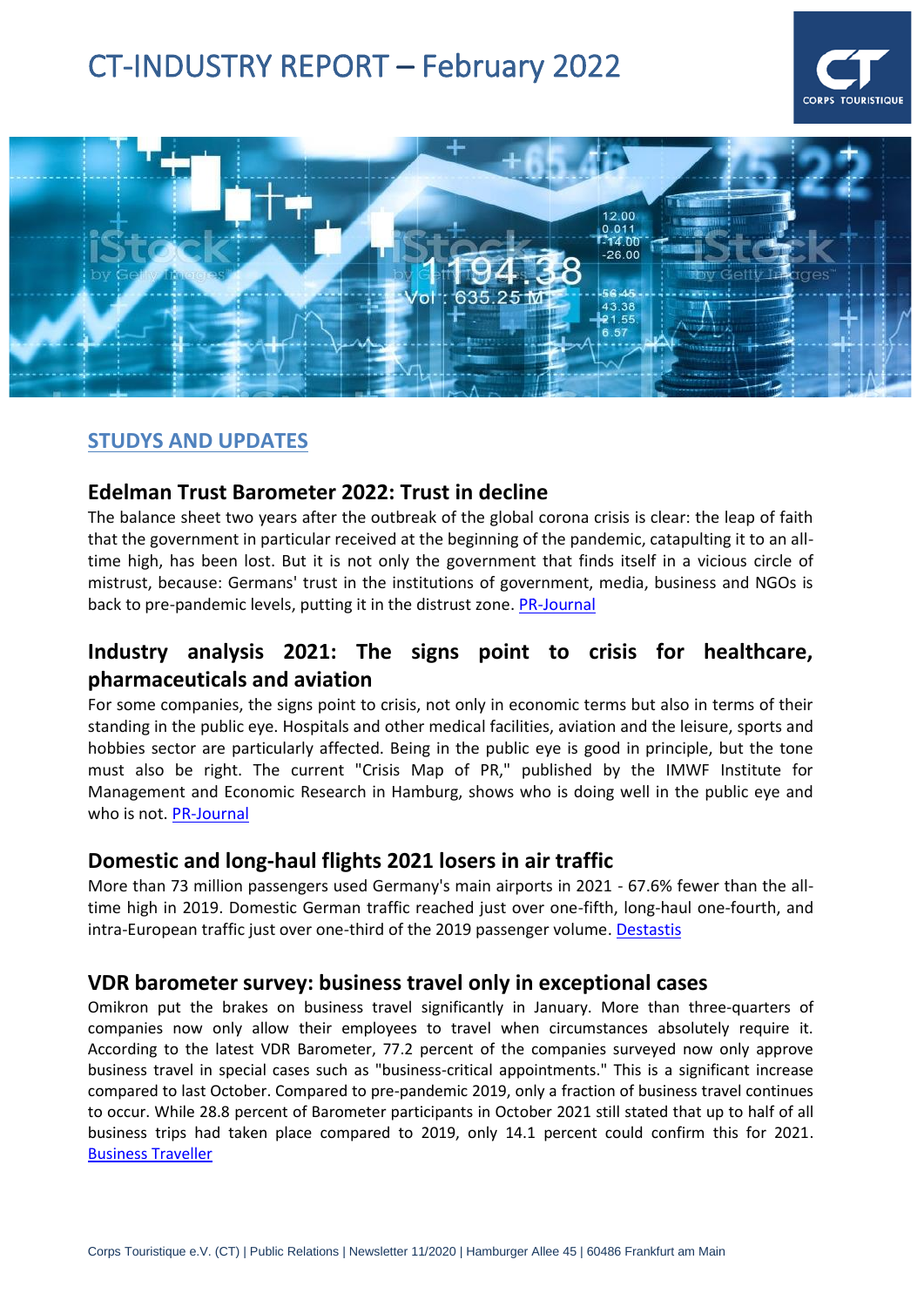

#### **Consumer climate stabilizing**

Consumer sentiment in Germany halts its downward trend at the start of 2022. Both economic and income expectations and propensity to buy improve in January compared with the previous month. GfK forecasts the consumer climate for February 2022 to be -6.7 points, 0.2 points higher than in January this year (revised -6.9 points). These are results of the GfK consumer climate study for January 2022. "Despite rising incidences and inflation, consumers are showing some optimism again at the beginning of the year," says GfK consumer expert Rolf Bürkl. After two consecutive declines, consumer sentiment is on the rise again. [GFK](https://www.gfk.com/de/presse/Konsumklima-Januar-2022-stabilisiert-sich)

#### **Lockdowns cause severe damage**

In an analysis, the Cologne-based Institut der deutschen Wirtschaft (IW) concludes that the loss of value added amounts to 350 billion euros. A large part of this was due to shortfalls in private consumption, partly as a result of lockdown measures. According to the IW, the losses in private consumption and investment were offset by strong stimulus from government consumption - as a result of economic stimulus packages and pandemic-related additional spending. Exports also provided noticeably positive economic stimulus. However, this could not have prevented the high loss of value added. The German government expects somewhat weaker economic growth in Germany this year.

economic growth in Germany. Gross domestic product is now expected to grow by 3.6 percent. In the fall, the previous government had still assumed 4.1 percent growth this year[. FVW](https://www.fvw.de/touristik/destination/iw-studie-lockdowns-verursachen-schweren-wirtschaftlichen-schaden-223640?crefresh=1)

### **Austria: Overnight stays at 1970 level**

Domestic tourism again suffered massive losses in the second corona year 2021. This is made clear by the preliminary data from Statistics Austria. According to the data, overnight stays fell by almost 19% to 79.57 million compared to 2020. That was 48% less than in the year before the pandemic (2019). This means that the industry has fallen back by around 50 years: in 1970, 79.52 million guests had booked into guesthouses, hotels and vacation apartments. [Tip-online](https://www.tip-online.at/news/48872/oesterreich-naechtigungen-auf-niveau-von-1970/?utm_source=newsletter&utm_medium=email&utm_campaign=tip-daily_26.01.2022)

#### **Ifo business climate recovering**

Sentiment among companies brightened at the beginning of the year. The ifo Business Climate Index rose to 95.7 points in January, following 94.8 points (seasonally adjusted) in December. Although companies assess the current situation slightly worse, expectations rose significantly. "The German economy is starting the new year with a glimmer of hope," commented Ifo President Clemens Fuest on the business climate index, which has risen for the first time in six months[. Ifo](https://www.ifo.de/node/67662)

#### **Large companies want to do without many business trips**

Larger companies in Germany mostly do not expect business travel to return to pre-Corona pandemic levels, even in the longer term. According to a survey of a good 150 companies with more than 500 employees by the auditing and consulting firm PwC, 61 percent expect domestic business travel to be largely replaced by digital formats in the next five years. [ZEIT](https://www.zeit.de/news/2022-01/24/viele-dienstreisen-duerften-weiter-digital-ersetzt-werden)

#### **CURRENT TOPICS**

#### **Inflation in Germany at 4.9 percent in January**

Inflation in Germany fell below the 5 percent mark at the start of the new year. In January, the inflation rate was 4.9 percent, as the Federal Statistical Office announced in an initial estimate on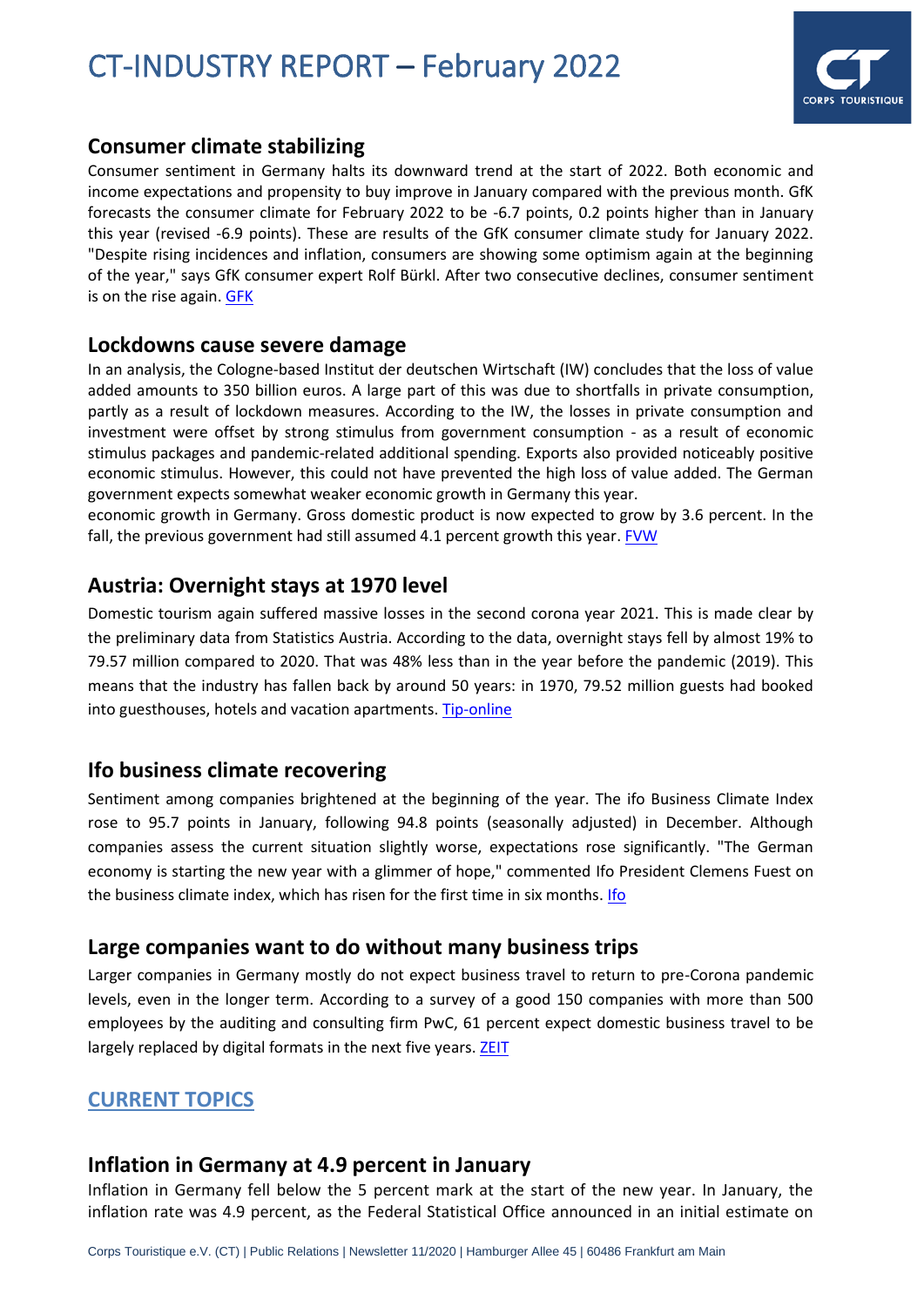

Monday. Analysts, however, had expected a much lower increase in consumer prices compared to the same month last year of 4.4 percent. In December, the inflation rate had still been 5.3 percent. [ahgz](https://www.ahgz.de/hotellerie/news/preissteigerung-inflation-in-deutschland-im-januar-bei-49-prozent-304592?utm_source=%2Fmeta%2Fnewsletter%2Fam-morgen&utm_medium=newsletter&utm_campaign=nl1393&utm_term=998099f45de9900198988f8b9fc5239e)

#### **EU vaccination certificate without booster only valid for nine months**

Without a booster shot, EU vaccination cards now lose their validity after nine months, previously after one year. After this period, travelers without booster shots are treated as unvaccinated. With a third vaccination, the EU vaccination certificate initially remains valid indefinitely. The EU also wants to make travel easier and abolish tests at entry; however, member countries can decide otherwise. [Tagesschau](https://www.tagesschau.de/ausland/europa/impfnachweis-eu-neun-monate-101.html)

#### **Cheap flights are not the problem**

The German government wants to make flying environmentally friendly with minimum prices and eco-fuels. But extremely cheap tickets account for less than one percent of all flight bookings; they are used by airlines primarily as a lure. Minimum prices therefore have little ecological benefit; they are more likely to increase capacity utilization than to cause flights that would otherwise not take place. More harmful to the climate are expensive tickets, for example in business class. This is because they require more space on board per passenger and thus increase per capita CO2 emissions. [Zeit](https://www.zeit.de/mobilitaet/2022-01/billigfluege-klimaschutz-flugverkehr-klimabilanz-bundesregierung)

#### **Genting subsidiary Dream Cruises also files for insolvency**

Following the MV shipyards and their parent company Genting Hong Hong, the Genting subsidiary Dream Cruises has now also filed for insolvency in the wake of the turbulence. The shipping company originally wanted to take delivery of the "Global Dream" cruise ship built in Wismar. [NDR](https://www.ndr.de/nachrichten/mecklenburg-vorpommern/Auch-Genting-Tochter-Dream-Cruises-stellt-Insolvenzantrag,mvwerften488.html)

#### **With the turn of the year came the turnaround**

Cumulative bookings for the current winter and the coming summer remain at November levels in December. However, the turnaround has already begun. Overall vacation travel bookings remain relatively quiet in December, notes Travel Data Analytics. December 2021 volume was 45 percent below December 2019 sales, and overall bookings for winter and summer 2022 remain at November levels. [FVW](https://www.fvw.de/touristik/datenanalyse/tda-analyse-dezember-mit-dem-jahreswechsel-kam-die-trendwende-223766?utm_source=%2Fmeta%2Fnewsletter%2Fcounterammittag&utm_medium=newsletter&utm_campaign=nl4286&utm_term=984f4a0b1f80072f8710e3b9f7bb3931)

#### **Around 100 trade fairs postponed or canceled**

Another difficult Corona year is looming for the trade show industry. According to the Association of the German Trade Fair Industry (Auma), more than one in four of the 390 trade shows for 2022 have been relocated or canceled. This means that the economic damage to the industry this year already amounts to five billion euros. [FVW](https://www.fvw.de/businesstravel/mice/jedes-4.-event-gut-100-messen-verschoben-oder-gestrichen-223707?utm_source=%2Fmeta%2Fnewsletter%2Fbiztravelnews&utm_medium=newsletter&utm_campaign=nl4273&utm_term=160de028eaacebc059bd8b03e3a9cc09)

# **Mexico's vacationer paradise Cancún is becoming increasingly dangerous**

News of shootings in resorts such as Playa del Carmen, Tulum and Cancun is bad news for the tourism industry, which has been battered by Corona. Experts see signs that the international mafia has set its sights on Mexico's Caribbean coast as an operating platform. "The combination of beaches, bars and lax immigration controls has contributed to this," says mafia expert Eduardo Guerrero[. Tagesspiegel](https://www.tagesspiegel.de/gesellschaft/panorama/schiessereien-in-hotels-mexikos-urlauberparadies-cancn-wird-immer-gefaehrlicher/28010706.html)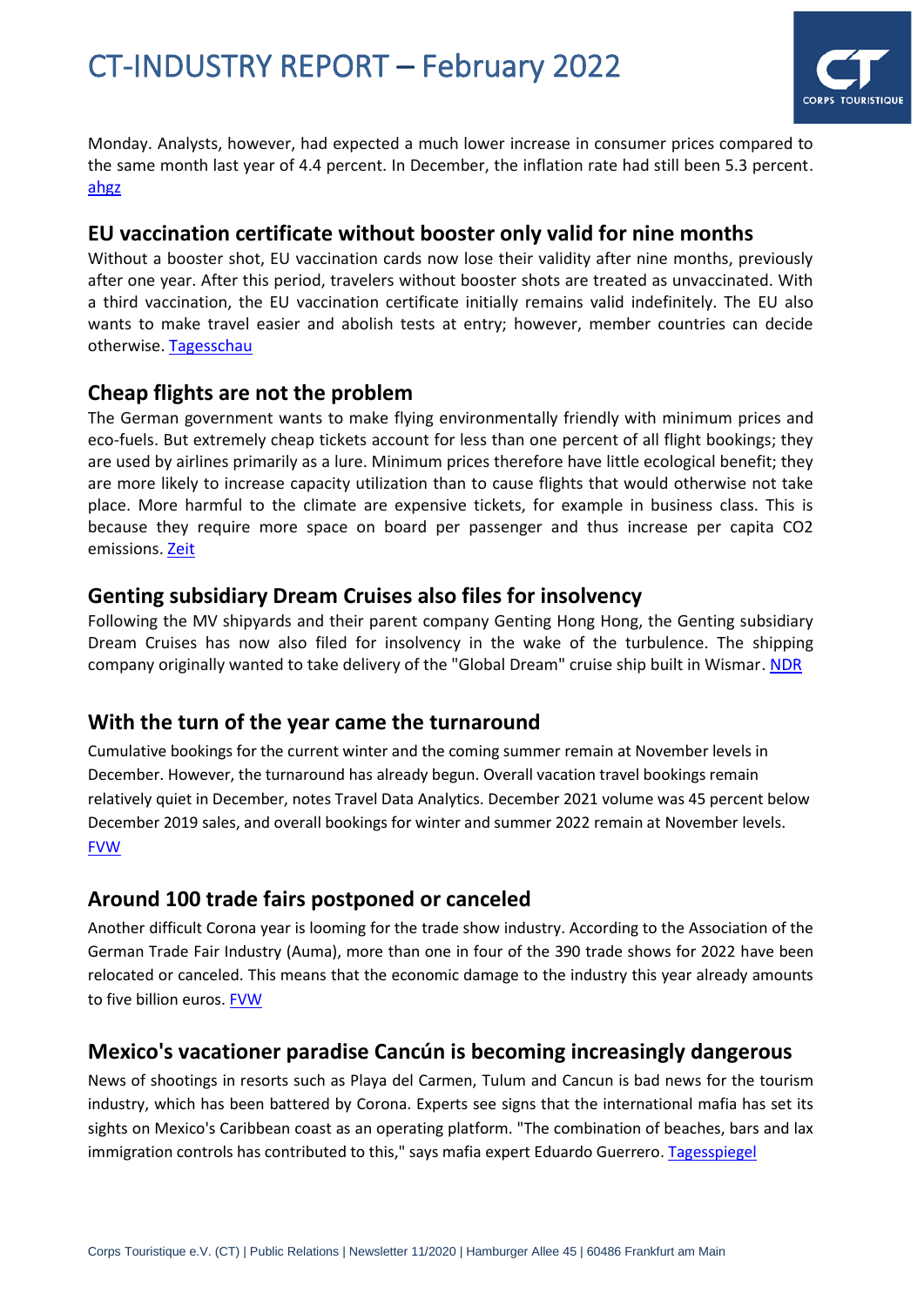

# **Oil spill in the Gulf of Thailand - danger for vacation island**

Around 160,000 liters of crude oil have leaked from an underwater pipeline off the coast of Thailand. According to official information, the leak has already been closed. The navy is trying to contain the spread of the oil slick, which is threatening the vacation island of Ko Samet in the Gulf of Thailand. There is growing concern about an oil spill[. ZEIT](https://www.zeit.de/news/2022-01/27/oelteppich-im-golf-von-thailand-gefahr-fuer-urlaubsinsel)

### **Travel fair Free in Munich canceled**

Another travel trade show is cancelled: Free was originally to be held this year together with the "Munich Auto Days" from February 16 to 20. A date for 2023 has now been set. Messe München is thus complying with the wishes of most exhibitors, for whom participation in the trade show would involve intensive planning. In addition, only a limited number of visitors would have been admitted. This had led to considerable uncertainty, so that numerous exhibitors had withdrawn their participation in recent days. The next edition of Free in combination with the Munich Auto Days is scheduled to take place from February 22 to 26, 2023. [FVW](https://www.fvw.de/touristik/destination/wiederauflage-2023-reisemesse-free-in-muenchen-ist-abgesagt-223733?utm_source=%2Fmeta%2Fnewsletter%2Ffvwamnachmittag&utm_medium=newsletter&utm_campaign=nl4278&utm_term=160de028eaacebc059bd8b03e3a9cc09)

### **What the PCR test deficiency means for vacationers**

The laboratory personnel who evaluate the PCR tests can no longer keep up with their work. In the future, the reliable PCR tests may only be available to certain groups. If the PCR tests are indeed no longer available to everyone, this could mean that vacationers or business travelers will also no longer be able to take advantage of them, at least not at the public testing centers. As a countermeasure, the federal and state governments therefore want to use PCR tests in a more targeted manner. This means that only older people, those who are considered at risk or those who work in the healthcare sector will be tested. However, this has not yet been implemented. [FVW](https://www.fvw.de/touristik/destination/ssss-was-der-pcr-test-mangel-fuer-urlauber-bedeutet-223717?utm_source=%2Fmeta%2Fnewsletter%2Ffvwamnachmittag&utm_medium=newsletter&utm_campaign=nl4272&utm_term=160de028eaacebc059bd8b03e3a9cc09)

# **Expedia survey sees high willingness to spend on vacation**

According to a new survey by Expedia Group, people will spend more on travel this year, opting for purpose-driven, sustainable travel and making flexibility a top priority. Most (81%) planned to take at least one vacation with family and friends in the next six months, and the majority want to travel often, with more than three-quarters (78%) expressing interest in frequent short trips[. Countervor9](https://www.countervor9.de/trends/expedia-umfrage-sieht-hohe-ausgabebereitschaft-fuer-urlaub)

#### **Slight recovery after the low in sentiment**

The omicron mutant and stricter entry regulations continue to depress sentiment in the travel trade. In January, the climate index improved from 88.1 to 94.3. At just under 85 (December: 78.3), the assessment of the situation is still well below this level, although the assessment of expectations has improved to 106.1. This continues the upward and downward trend of recent months[. FVW](https://www.fvw.de/counter/verkauf/fvwtraveltalk-vertriebsklima-leichte-erholung-nach-dem-stimmungstief-223489?utm_source=%2Fmeta%2Fnewsletter%2Fcounterammittag&utm_medium=newsletter&utm_campaign=nl4240&utm_term=f67b0ff0182c766cd849d3dc1e2b87ec)

# **The ten richest people in the world have doubled their wealth in the**

#### **pandemic**

The fortunes of the super-rich are growing faster than ever before, and some are even taking trips into space: Oxfam believes that the Corona pandemic has exacerbated social inequalities. While the fortunes of the ten richest billionaires have doubled, more than 160 million additional people are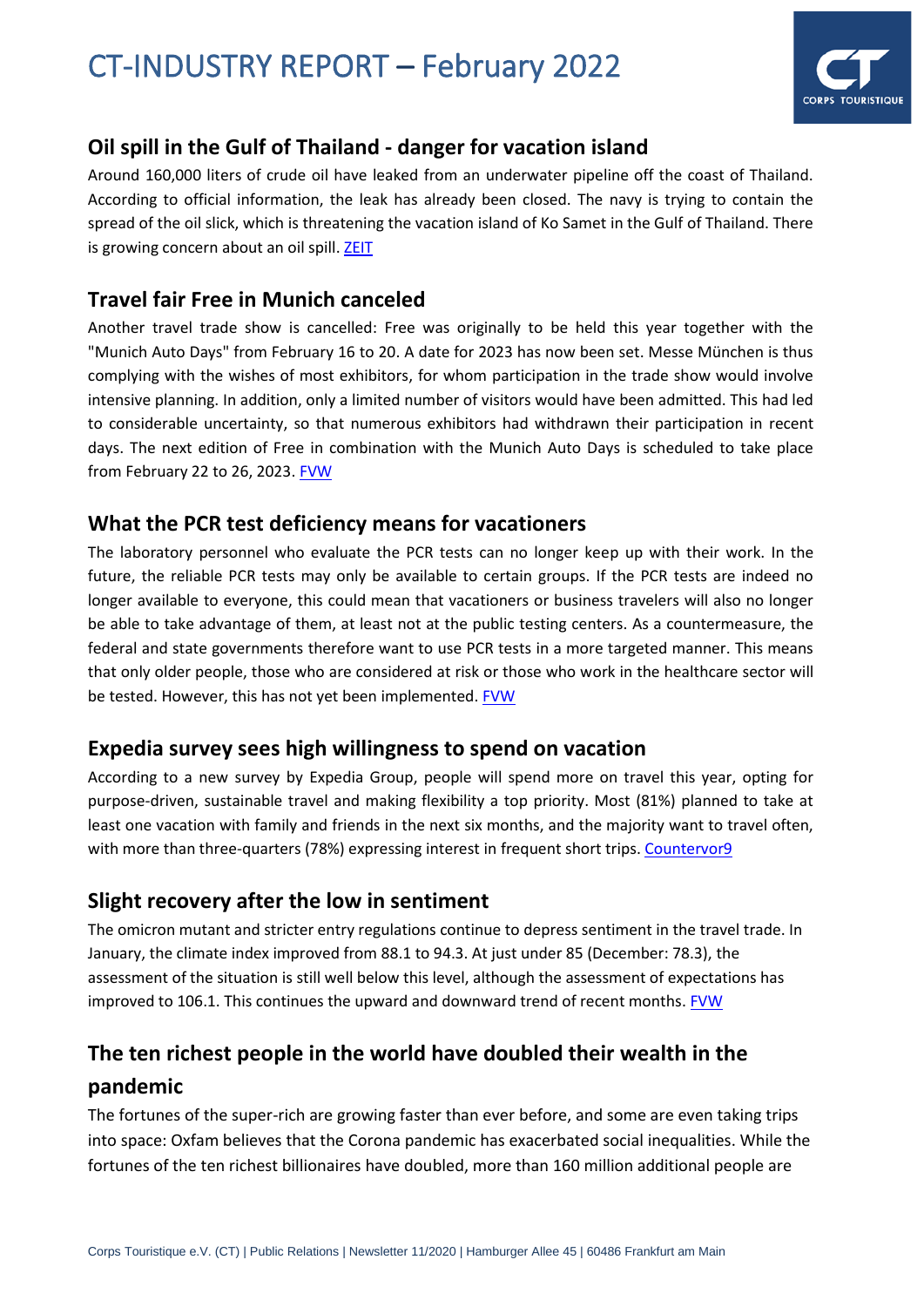

living in poverty, according to a report presented by the development aid organization shortly before the start of a digital conference of the virtual World Economic Forum. [Manager](https://www.manager-magazin.de/politik/weltwirtschaft/oxfam-bericht-die-zehn-reichsten-menschen-der-welt-haben-ihr-vermoegen-in-der-pandemie-verdoppelt-a-0505f54f-0b49-480a-aae5-5dd553a02212??sara_ecid=nl_upd_v1RmNA6KefdrNuSn5Q7RQq7VZvodaS&nlid=nqin0urn)

### **Ulf Sonntag is new head of NIT**

He thus takes the helm from Martin Lohmann, who has led the institute's fortunes for 30 years since 1991. Sonntag himself has worked at the NIT for 20 years, since 2006 as head of market research and as authorized signatory. "Together with our great team, we will continue to research current and fundamental topics in tourism," Sonntag says. "With reliable findings, we want to contribute constructively to a tourism future for the benefit of guests, hosts and society." Martin Lohmann will continue to serve as the NIT's scientific director in a dual capacity until the end of June 2022[. FVW](https://www.fvw.de/touristik/personalien/fur-reiseanalyse-ulf-sonntag-ist-neuer-chef-des-nit-223474?utm_source=%2Fmeta%2Fnewsletter%2Ffvwamnachmittag&utm_medium=newsletter&utm_campaign=nl4236&utm_term=984f4a0b1f80072f8710e3b9f7bb3931)

# **Arabian Travel Market changes trade fair start**

The largest travel trade show in the Middle East, the Arabian Travel Market, will start on a Monday this year instead of Sundays as in the past. This is the organizers' response to the new weekend rule in Dubai. ATM Director Daniell Curtis of organizer Reed Exhibtions commented that they are confident that exhibitors and visitors alike will benefit from the changed start date and the timing adjustment to other international markets. The travel show will now be held at the Dubai World Trade Center from May 9 to 12, 2022[. FVW](https://www.fvw.de/touristik/destination/montag-statt-sonntag-arabian-travel-market-aendert-messestart-223460?utm_source=%2Fmeta%2Fnewsletter%2Ffvwammorgen&utm_medium=newsletter&utm_campaign=nl4234&utm_term=160de028eaacebc059bd8b03e3a9cc09)

# **DER Touristik announces wide range of training courses for Expis**

The tour operator is planning numerous campus training formats in 2022 to inform travel sales staff about the current situation in the destinations and to make them fit to provide advice. At DER Touristik, sustainability and system training are also on the agenda. Furthermore, in addition to the Dertour Academy in Ireland, live events will also be held in Hamburg, Turkey, the Maldives, as well as in Orlando and the Bahamas. [Touristik Aktuell](https://www.touristik-aktuell.de/nachrichten/veranstalter/news/datum/2022/01/13/der-touristik-webinare-und-live-events/)

# **These consumer trends will determine 2022**

One of the most important trends that is likely to become more entrenched in the coming year is sustainability. 74 percent of Germans are concerned about environmental pollution, and 69 percent fear climate change. People believe that companies should play a role in solving these epochal problems: According to GfK data, over two-thirds (68 percent) demand that they behave as environmentally conscious as possible[. HORIZONT](https://www.horizont.net/marketing/nachrichten/gfk-prognose-diese-konsumtrends-werden-2022-bestimmen-196743?utm_source=%2Fmeta%2Fnewsflash%2Fvor9&utm_medium=newsletter&utm_campaign=nl45994&utm_term=bf0968c5e9c318fe21d1659a15c119b8)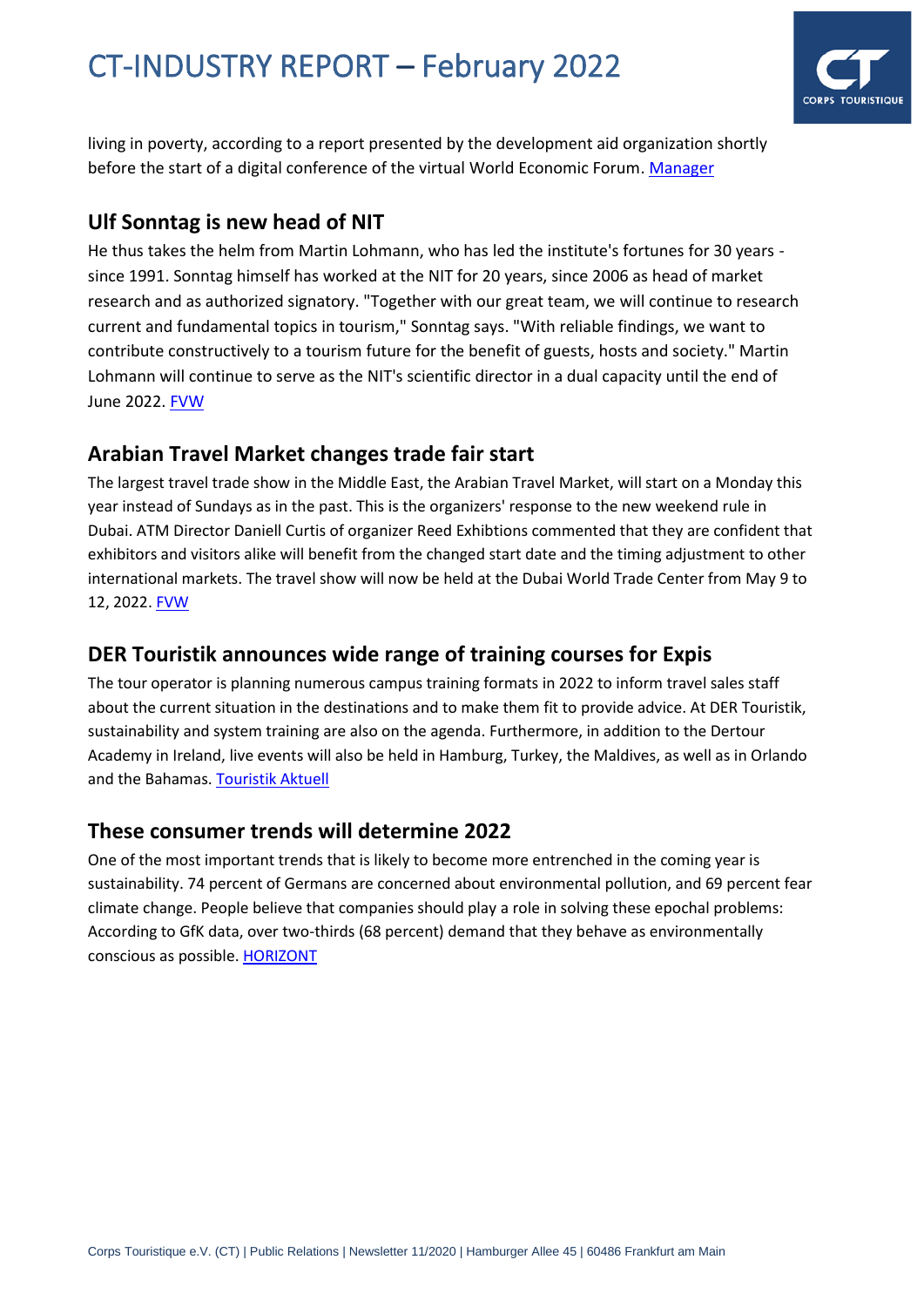

# **DATES 2021**

| <b>DATES</b>     | <b>LOCATION</b> | <b>GUESTS</b>                                                                                                                                                                                                                                                      |
|------------------|-----------------|--------------------------------------------------------------------------------------------------------------------------------------------------------------------------------------------------------------------------------------------------------------------|
| February: 15.02  | Frankfurt       | Die Zeit - Christoph Amend, Editorial<br>Director des ZEITmagazins, stellt exklusiv<br>Magazin<br>das<br>ZEITmagazin<br>neue<br>Wochenmarkt vor und gibt einen Ausblick<br>auf die nächste Ausgabe des 05.04<br>Anke Wiegel, Senior Consultant Travel &<br>Tourism |
| March: tb        | Zoom            | <b>Annual Meeting</b>                                                                                                                                                                                                                                              |
| April: 12.04     | Frankfurt       | Weather reporter Marco Kaschuba and<br>weather content<br>producer<br>Thomas<br>Wenninger from WetterOnline provide<br>insight<br>into<br>successful<br>production,<br>emotional storytelling and the dovetailing of<br>PR and media in the weather environment.   |
| May: 10.05       | Frankfurt       | Messe München and guest speaker Prof. Dr.<br>Martin Lohmann on current trends in<br>tourism                                                                                                                                                                        |
| June: 21.06      | <b>Berlin</b>   | Media Impact invites to the Axel Springer<br>building. The cross-media brand combines<br>BILD, WELT and travelbook, among others                                                                                                                                   |
| July: 12.07      | Frankfurt       | Ad-Alliance                                                                                                                                                                                                                                                        |
| September: 6.09  | Frankfurt       | Antenne Frankfurt/Holiday Radio invites you<br>to the CT Summer Party in the Skyline<br>Lounge from 4 p.m. onwards                                                                                                                                                 |
| September: 13.09 | Frankfurt       | <b>Funke Media presentation</b>                                                                                                                                                                                                                                    |
| October          | <b>Berlin</b>   |                                                                                                                                                                                                                                                                    |
| November         | Frankfurt       |                                                                                                                                                                                                                                                                    |
| December         | Frankfurt       | Christmas party                                                                                                                                                                                                                                                    |